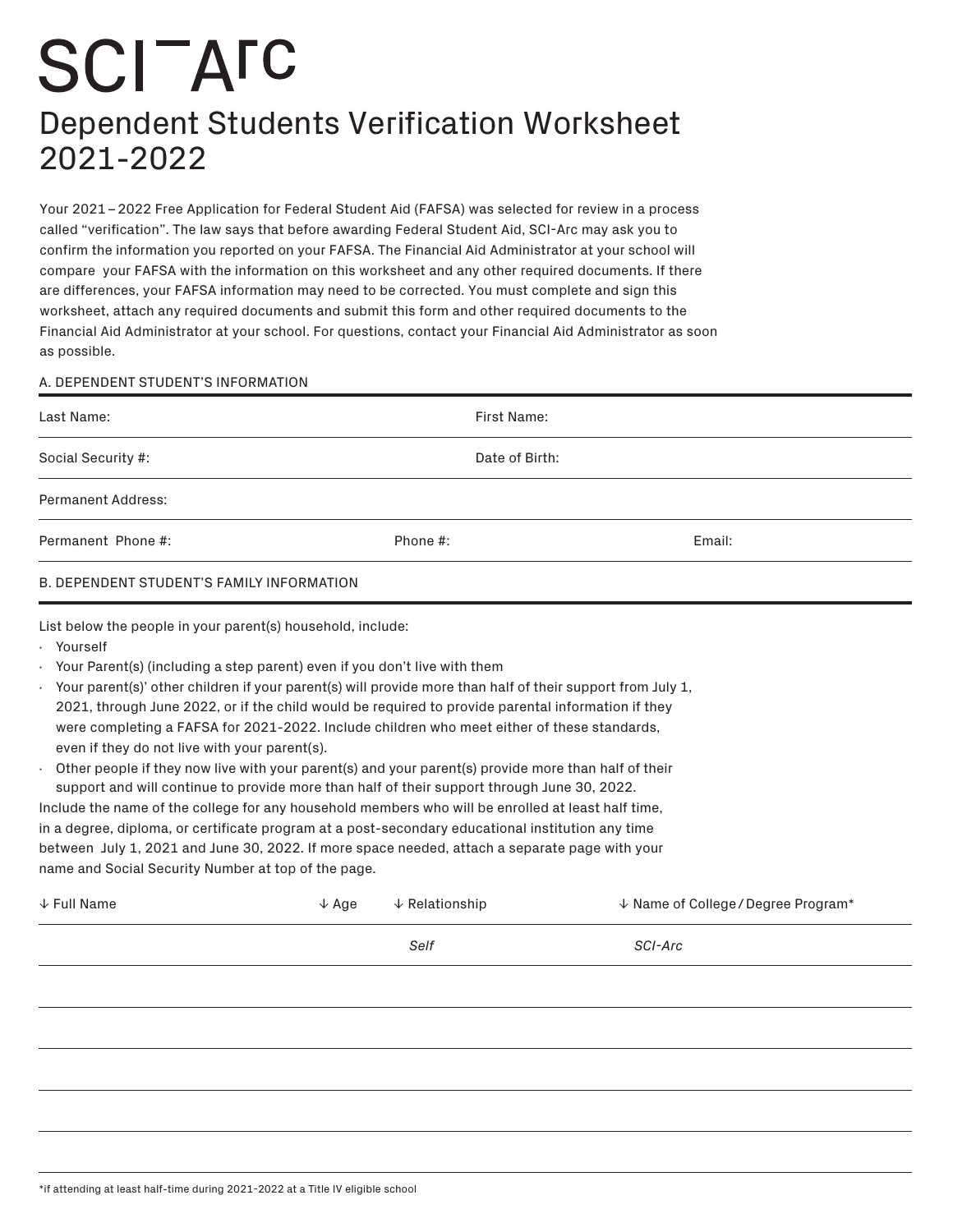## C. STUDENT TAX TRANSCRIPT & INCOME INFORMATION – 2019 CALENDAR YEAR

Are you or will be required to file a 2019 Federal Income Tax

Return? **D** YES

I will be filing a 2019 tax return and provide the Financial Aid Office with a copy and complete the IRS Data Retrieval Tool on the FAFSA website or will be requesting a tax transcript from the IRS.

 $\square$  NO

I am not required to file taxes. Please complete the non-filing statement. If the income was less than \$12,200, please provide the Financial Aid office with a copy of your W-2.

� Source of Income (only if you did NOT file taxes) � Amount Earned in 2019

 $\texttt{TOTAL} \hspace{2.5cm} \texttt{\$}$ 

IMPORTANT: You can submit a copy of your signed 2019 Tax Return, but you MUST complete the IRS Data Retrieval tool or request a TAX TRANSCRIPT from the IRS. You can call the IRS at 1(800) 829-1040 and request for them to fax you, your tax transcript. Please be advised if you filed your taxes electronically it will take

up to 2 weeks for the IRS to update their records. If you mailed your tax returns it will take about 4-6 weeks D. PARENT TAX TRANSCRIPT & INCOME INFORMATION – 2019 CALENDAR YEAR

Are you or will be required to file a 2019 Federal Income Tax

Return?  $\Box$  YES

I will be filing a 2019 tax return and will provide the Financial Aid Office with a copy and complete the IRS Data Retrieval Tool on the FAFSA website or will be requesting a tax transcript from the IRS.

 $\square$  NO

I am not required to file taxes (please complete the non-filing statement. If the income was less than \$8,000. Please provide the Financial Aid office with a copy of your W-2.